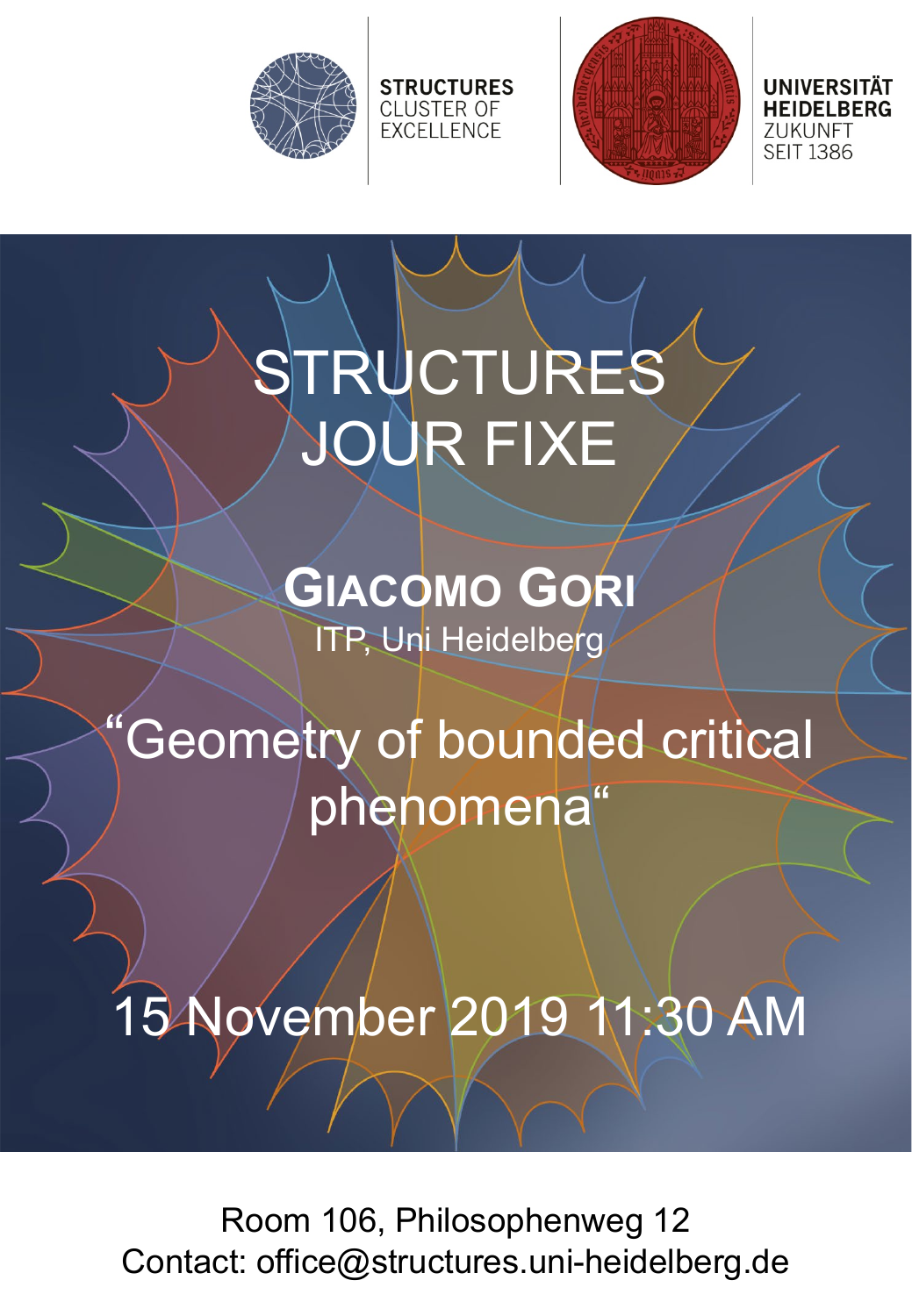



**UNIVERSITÄT HEIDELBERG** ZUKUNFT **SEIT 1386** 

#### **ABSTRACT**

What would you do if you were a system at criticality confined in a bounded domain?

**STRUCTURES** 

**CLUSTER OF** 

**EXCELLENCE** 

Of course you would forget about details of the interaction, and lattice spacing, flowing to an RG fixed point. Besides attaining this bulk universal behavior you would also try (boundary condition permitting) to forget about the confinement becoming "as uniform as possible". Implementing this requirement in absolute geometric language, the one used by general relativity, we obtain novel predictions for the structure of one- and two-point correlators. These predictions are tested successfully against numerical experiments yielding a precise estimate of a critical exponent of the Ising model in three dimensions.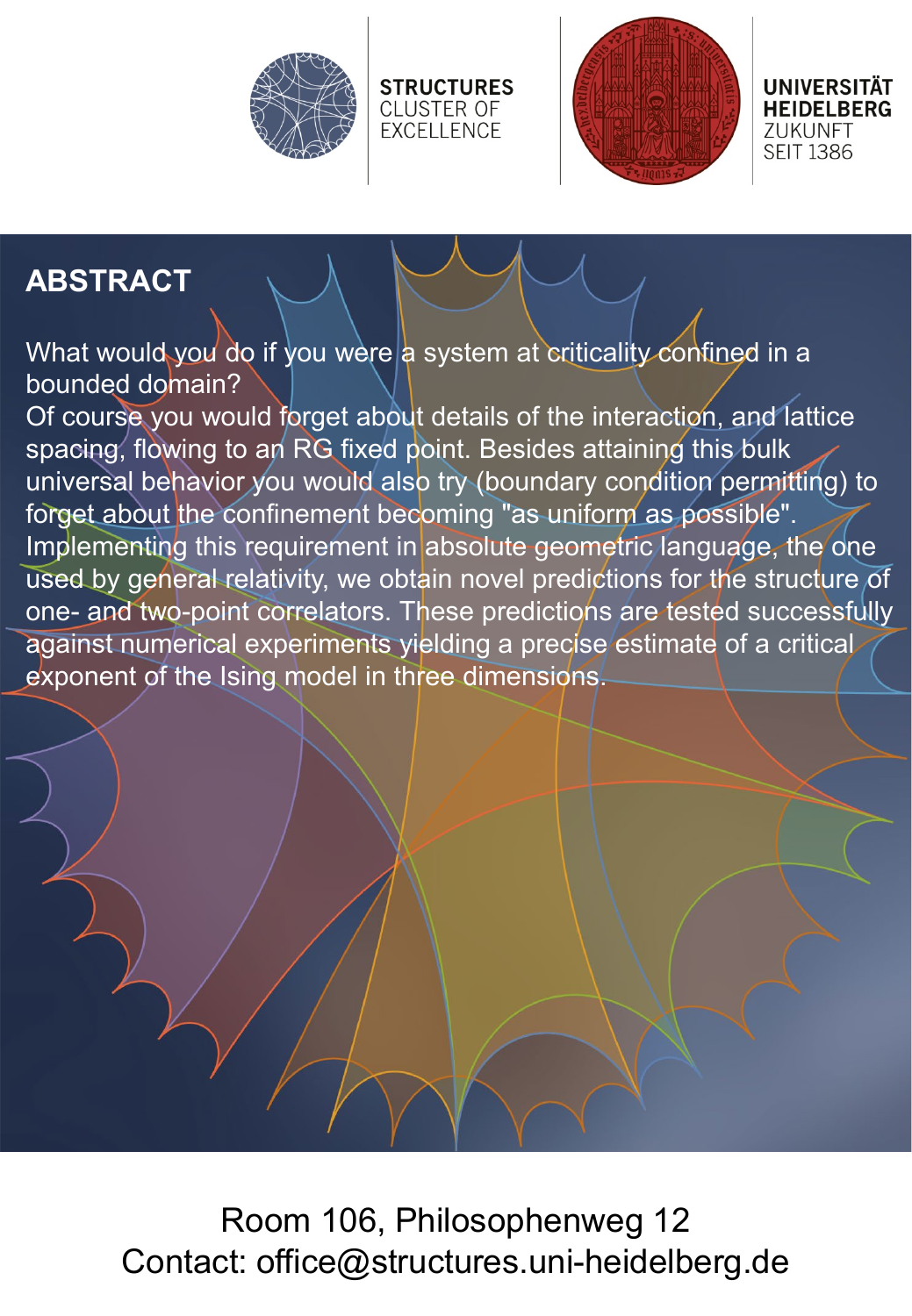



ZUKUNFT **SEIT 1386** 

# STRUCTURES JOUR FIXE

**STRUCTURES CLUSTER OF EXCELLENCE** 

**GIACOMO GORI** ITP, Uni Heidelberg

"Laplacian roots, space sandwiches, spectral methods, and Ising clusters"

15 November 2019 13:30 PM